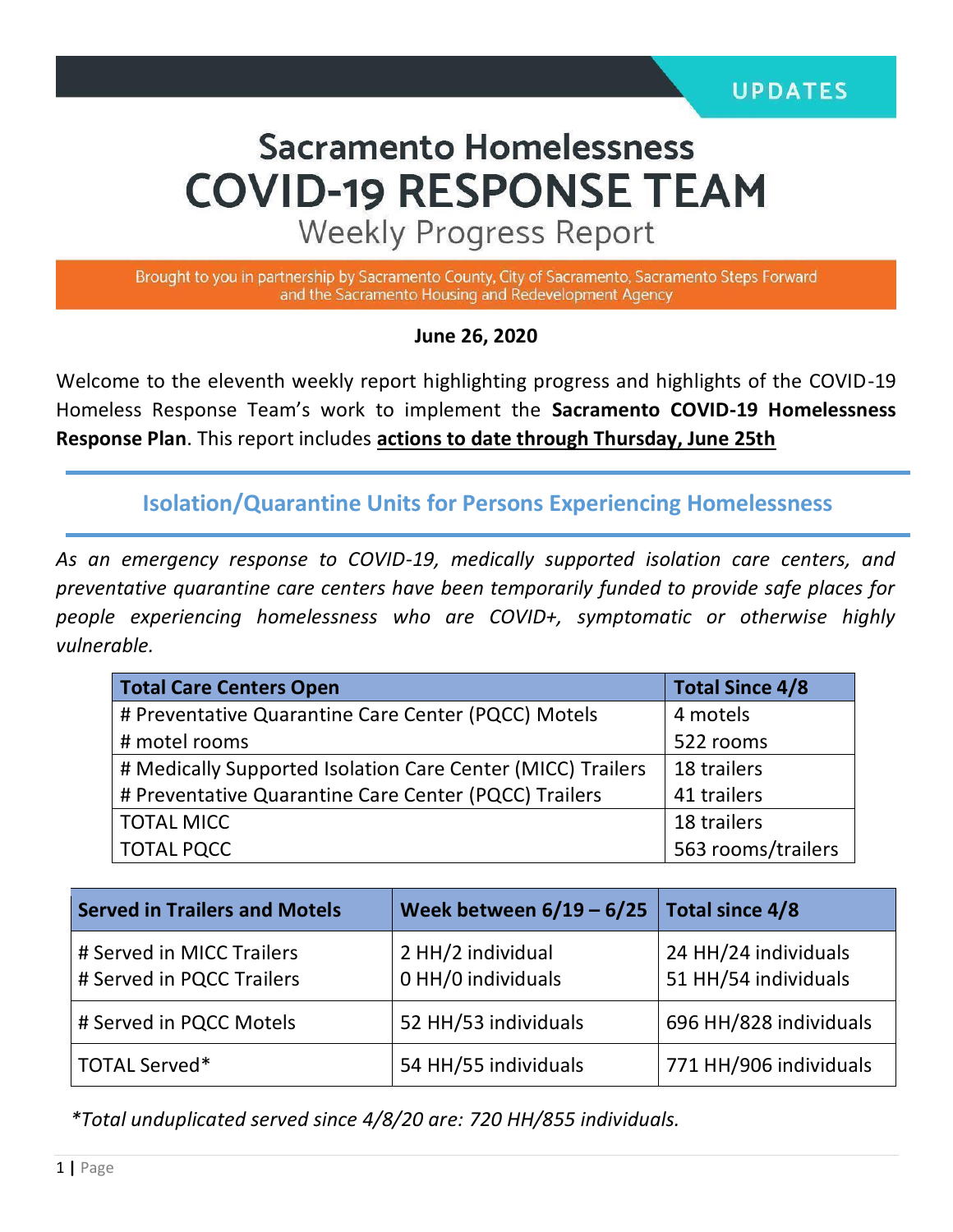- A small number of Registered Nurses from the COVID-19 Medical Assistance and Supply Team (CMAST) will remain onsite to support the MICC-trailers and another number have been diverted to PQCC-motels and will provide onsite support to guests 7-days per week.
- Designated referral partners who are referring into the program include hospitals, Federally Qualified Health Clinics (FQHCs), outreach teams, correctional health, emergency shelters, law enforcement and other homeless service providers.

### **Ensuring Safety and Health for Persons Living Outdoors**

*This strategy is focused around providing coordinated support to people who are unsheltered to remain safely in place per CDC guidance to slow the spread of COVID-19.*

| <b>Sanitation Stations</b>  | Total since 4/8 |  |  |
|-----------------------------|-----------------|--|--|
| <b>Handwashing Stations</b> |                 |  |  |
| <b>Toilets</b>              | 51              |  |  |
| Locations                   | 38              |  |  |

*\*Placement of stations is dynamic, and equipment may be moved*

| <b>Encampment Activities</b>             | Week between<br>$6/19 - 6/25$ | Total since 4/8 |
|------------------------------------------|-------------------------------|-----------------|
| # Meals served through Loaves and Fishes | 1,000                         | 11,600          |
| # Meals served by Sacramento Covered     |                               | 14,800          |
| # Meals served by volunteer groups*      | 5,969                         | 41,783          |

*\*This is the seventh week of tracking for meals served by volunteer groups, which includes organizations funded by Donate4Sacramento.* 

| <b>Encampments and Outreach</b>                | Tota |
|------------------------------------------------|------|
| # Designated Outreach Navigators               |      |
| # Encampments Identified with 20+ individuals  |      |
| # Encampments Identified with < 20 individuals |      |
| TOTAL Encampments Identified                   |      |

● The Response Team pilot expansion of water bottle delivery to six sites with satellite delivery service completed its fourth week. 6-12 pallets of water are being distributed per week using this method. Additional methods for providing water continue to be assessed as well.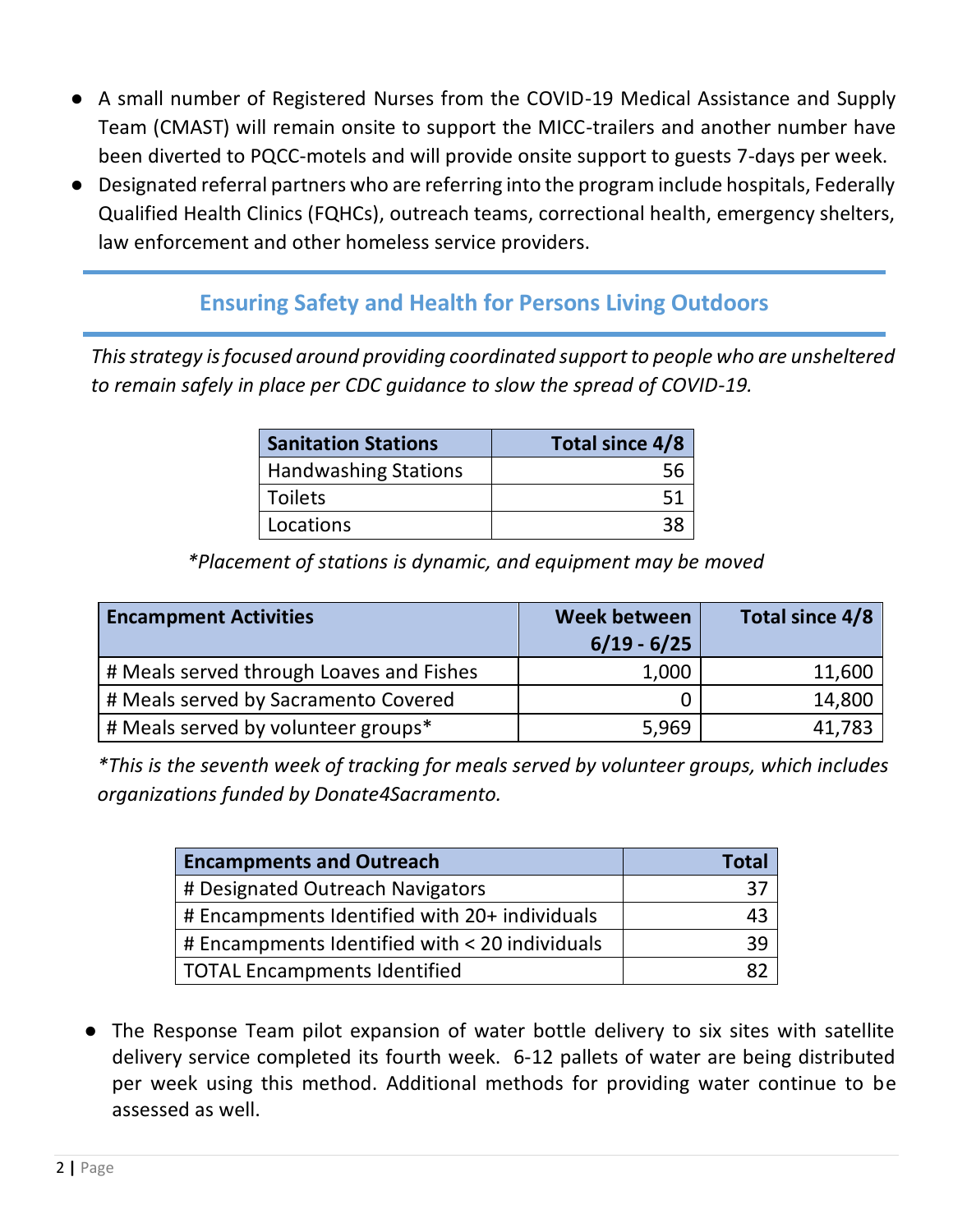- \$114,000 in Donate4Sacramento mini-grants have been granted to 25 volunteer and service organizations to distribute meals, sanitation supplies, and survival gear, and to tend to health, transportation, and housing needs.
- A network of 28 volunteer groups, 20 groups funded by Donate4Sacramento, have been delivering food and water to encampments.
- With the new CA mandate for wearing masks in public, large quantities of masks are available to outreach navigators and volunteer groups for broad distribution to encampments and unsheltered people.
- Medical assistance has been provided to 76 encampment areas to date by volunteer medical students from UC Davis Medical School and California Northstate University, local health care providers and a Medical Integrated Health Unit, and by the WellSpace Health Street Nursing program.
- A private provider of trash removal services provides clean-up near sanitation station locations and in areas where food is distributed. This COVID related service augments clean-up occurring by the City and County.
- Servicing of sanitation stations is included with the deployment of the stations and will continue.

## **Keeping Existing Emergency Shelters Safe and Operational**

*This strategy ensures that existing shelters can safely remain open following CDC guidelines, moving vulnerable guests into COVID prevention care centers, and continuing to serve the general homeless populations.* 

- With the new CA mandate for wearing masks in public, masks are available to emergency shelters for distribution to shelter clients.
- Elica Health's Health on Wheels mobile clinic continues to visit eight congregate shelters per week to provide primary care, emergency dental services and testing for COVID-19.
- The Nurse Advice Line for shelter staff to access real-time, health services support is as follows: Monday-Friday 9-5PM and Saturday-Sunday 10AM-4PM.
- Held weekly calls with private and publicly funded shelters.

### **COVID Testing**

*County Public Health with medical partners are completing robust COVID testing at shelters, encampments and isolation/quarantine care centers with the goal of being able to do widespread testing to ensure the health and safety of people experiencing homelessness.*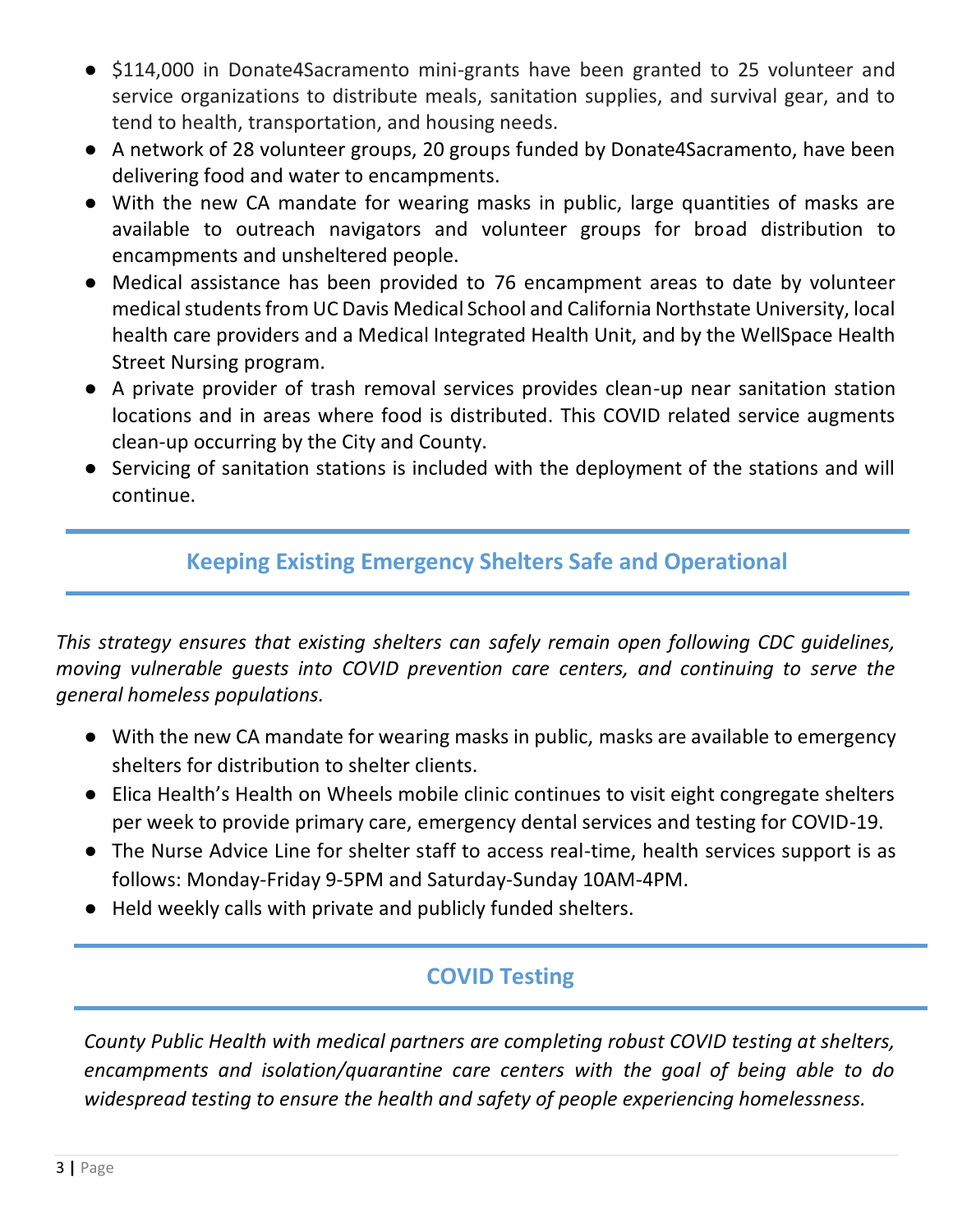| <b>Testing Locations</b> | <b>Testing Partner</b> | # Tests             | <b>Positive</b> | <b>Negative</b> | <b>Pending</b> |
|--------------------------|------------------------|---------------------|-----------------|-----------------|----------------|
|                          |                        | <b>Administered</b> | <b>Results</b>  | <b>Results</b>  | <b>Tests</b>   |
| <b>Shelters</b>          | Elica Health           | 183                 | 0               | 183             |                |
| Encampments              | Joan Viteri            | 97                  | 0               | 97              | 0              |
|                          | <b>Memorial Clinic</b> |                     |                 |                 |                |
| Isolation/Quarantine     | <b>DHS Medical</b>     | 262                 | 1               | 261             | 0              |
| <b>Care Centers</b>      | <b>Staff</b>           |                     |                 |                 |                |
| Loaves and Fishes        | <b>DHS Medical</b>     | 248                 | 1               | 247             | <sup>0</sup>   |
|                          | <b>Staff</b>           |                     |                 |                 |                |
| <b>TOTAL TESTS</b>       |                        | 790                 | $\overline{2}$  | 788             | 0              |

- There are no new COVID test results to report on this week. Testing updates will resume next week.
- Testing at Loaves and Fishes has shifted to motels this week. Testing kits will continue to be available to shelters.
- The Department of Health Services provides 200 tests per week to the Joan Viteri Memorial Clinic (JVMC) medical team to test unsheltered people experiencing homelessness. Testing will continue in encampments.
- Testing is a condition of referral into the isolation/quarantine care centers. DHS medical staff will continue to administer tests at those locations to guests.

# **Access to Housing**

The Response Team is accelerating work on strategies to maximize housing placements as persons exit Isolation/Quarantine units and is recommending several actions and strategies to transition up to 500 households into permanent housing stability over the next few months. The re-housing plan will be presented to Sacramento City Council, Sacramento County Board of Supervisors, and the City/County Continuum of Care over the next three weeks.

The proposed redirection changes the following in the current program:

- Reduces the original number of isolation/quarantine rooms from 850 to 600, but extends the duration of the sheltering program an additional two to three months to facilitate rehousing; and
- Brings new case management services and re-housing assistance to participants.

Re-housing at this scale is challenging and a massive undertaking but will take advantage of both the increased stability of participants now living indoors and the unprecedented local collaboration in the COVID-19 homelessness response. Additionally, Sacramento is one of eight communities in California receiving re-housing technical assistance through the U.S. Department of Housing and Urban Development.